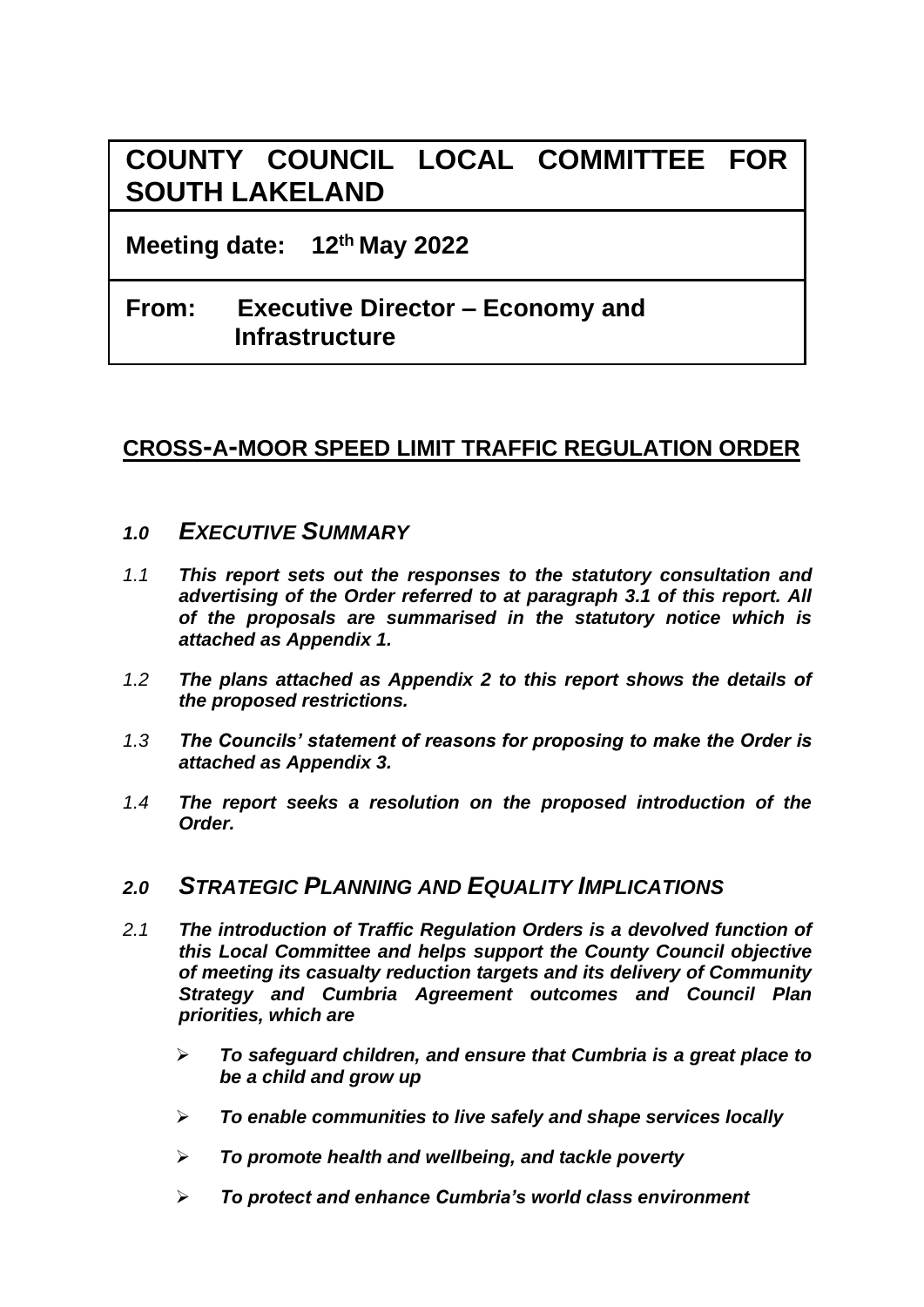- ➢ *To provide safe and well maintained roads and an effective transport network*
- ➢ *To promote sustainable economic growth, and create jobs*
- ➢ *To support older and vulnerable people to live independent and healthy lives*
- ➢ *To be a modern and efficient council*
- ➢ *Members are advised that generally the measures contained in the proposals contribute to these commitments by continuing to ensure that the council are able to provide an effective and safe Highway Network.*

### *3.0 RECOMMENDATION*

*3.1 Having taken into account the objections and representations which were received during the statutory consultation and advertisement, and having also taken into consideration the matters contained in Section 122(2) of the Road Traffic Regulation Act 1984 which are more specifically referred to at paragraph 7.2 of this Report, that The County of Cumbria (Various Roads, South Lakeland Area) (Consolidation of Provision of Speed Limits) (Order 2018)Variation Order (NO.9) 20>< ("the Order"), be brought into operation as advertised.*

#### **4.0 BACKGROUND**

- 4.1 As part of the construction of the new roundabout on the A590 at Cross-A-Moor the exiting access to the U5954 road to Pennington (formerly known as C5036) and the U5696 road to Swarthmoor are to be stopped up.
- 4.2 It is proposed to replace the existing 30mph speed limits with a new 20mph speed limits from the stopped up areas directly adjacent to the A590 for the entire lengths of the U5696 for its entire length to its junction with the (new) U5696), and U5954 (formerly known as C5036) to its junction with the (new) C5036.
- 4.3 It is proposed to introduce a new 30mph speed limit on the newly constructed C5036 and U5696 from the new northern A590 Cross-a-Moor Roundabout spur; and from the new eastern A590 Cross-a-Moor Roundabout spur respectively.
- 4.4 The full background to the proposals is presented in the appendices; Appendix 2 Plans of the Proposals; Appendix 3 Statement of Reasons and Appendix 1 Statutory Notice.
- 4.5 The proposals were consulted upon and advertised on  $10<sup>th</sup>$  March 2022, with the statutory 21 days statutory consultation and advisement period ending on 31st March 2022.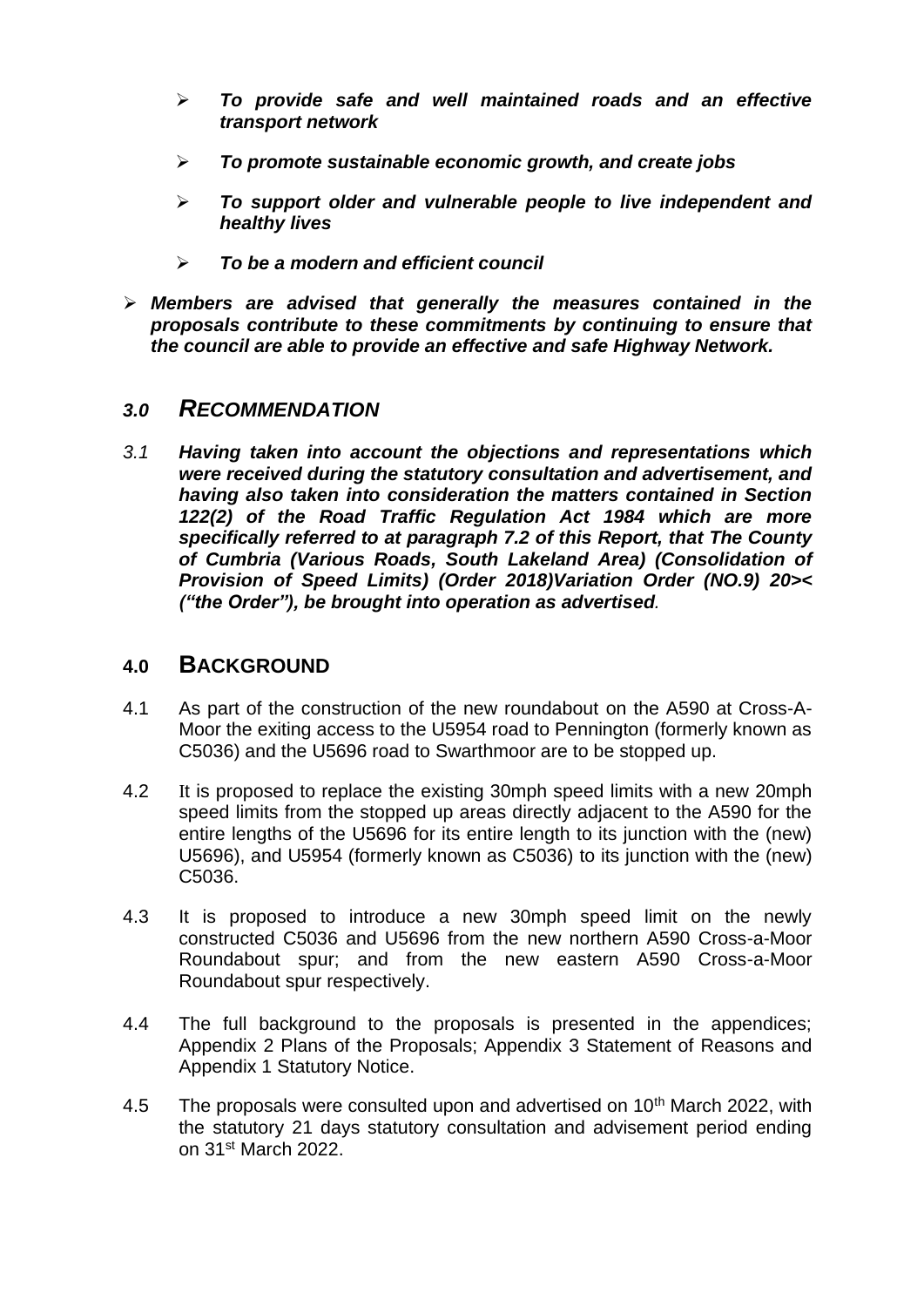- 4.6 Appendix 4 summarises and recommends the outcome from various comments received to the proposals.
- 4.7 A total of 2 responses were received
- 4.8 Of the responses received 1 was in support and 1 was conditional.
- 4.9 The conditional request asked that a turning area be provided for the refuse wagons away from the residential properties as initial plans provided by National Highways showed a turning area in front of the properties which is privately owned.
- 4.10 Proposals for a turning head away from the residential properties is being drawn up and will be presented to South Lakeland Highways Working Group and Local Committee at a later date.
- 4.11 Having considered all the comments and objections received it is recommended that the Order is introduced as advertised.

### **5.0 OPTIONS**

5.1 Local Committee may accept, amend or reject the Recommendation at paragraph 3.1

### **6.0 RESOURCE AND VALUE FOR MONEY IMPLICATIONS**

- 6.1 If Local Committee decide to agree recommendation 3.1 the estimated £5,000 all costs associated with preparing and consulting on the Order would be met through a private works agreement with National Highways. Should the proposals be approved National Highways will implement the signs and lines with no additional costs to Cumbria County Council.
- 6.2 Local Committee are asked to note that if it is decided to agree recommendation 3.1 the ongoing maintenance of road markings and signage based on a ten year cost estimation is approximately £25 per year which would need to be met from within the Highways revenue budget devolved to Local Committee. (SR 3.5.2022)

### **7.0 LEGAL IMPLICATIONS**

7.1 The County Council, as Traffic Authority, must take into consideration the matters contained in section 122(2) of the Road Traffic Regulation Act 1984 ("the 1984 Act") detailed below, in considering whether it is expedient to agree to the implementation of the Order detailed in this Report. for the reasons specified in the Statements of Reason attached as Appendix 3, namely: -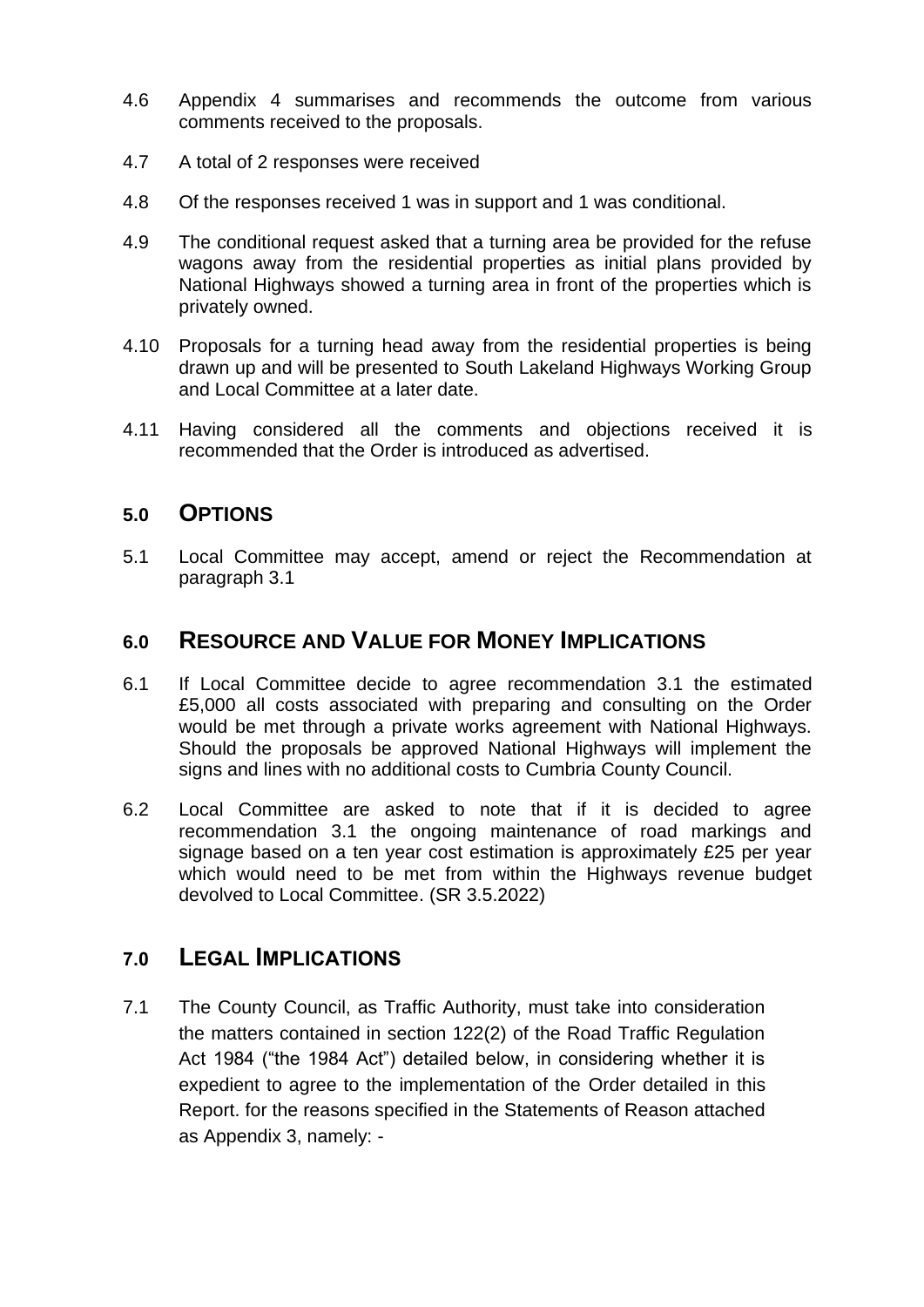(a) for avoiding danger to persons or other traffic using the roads or any other roads or for preventing the likelihood of any such danger arising, or

(c) for facilitating the passage on the roads or any other roads of any class of traffic (including pedestrians), or

(f) for preserving or improving the amenities of the area through which the roads run.

7.2 Under Section 122(2), the matters which must be taken into account in exercising that duty are: -

(a) The desirability of securing and maintaining reasonable access to premises;

(b) the effect on amenities of an area;

(c) the national air quality strategy prepared under section 80 of the Environment Act 1995;

(d) the importance of facilitating the passage of public service vehicles and of securing the safety and convenience of persons using or desiring to use such vehicles; and

- (e) any other matters appearing to the authority to be relevant.
- 7.3 Local Committees may, pursuant to Part 2D, paragraph 5.1.2 g) of the Constitution, approve the making of traffic regulation orders in accordance with powers under Parts I, II and IV of the Road Traffic Regulation act 1984, **except**  for the making of Traffic Regulation Orders which involve the introduction for onstreet residents permits, which are delegated to the Executive Director – Economy and Infrastructure subject to a decision of the appropriate member body to introduce such charges. (25.4.2022)

### **8 CONCLUSION**

8.3It is recommended that the Order be brought into force in accordance with the recommendation in paragraph 3.1.

#### **Angela Jones Executive Director – Economy and Infrastructure** April 2022